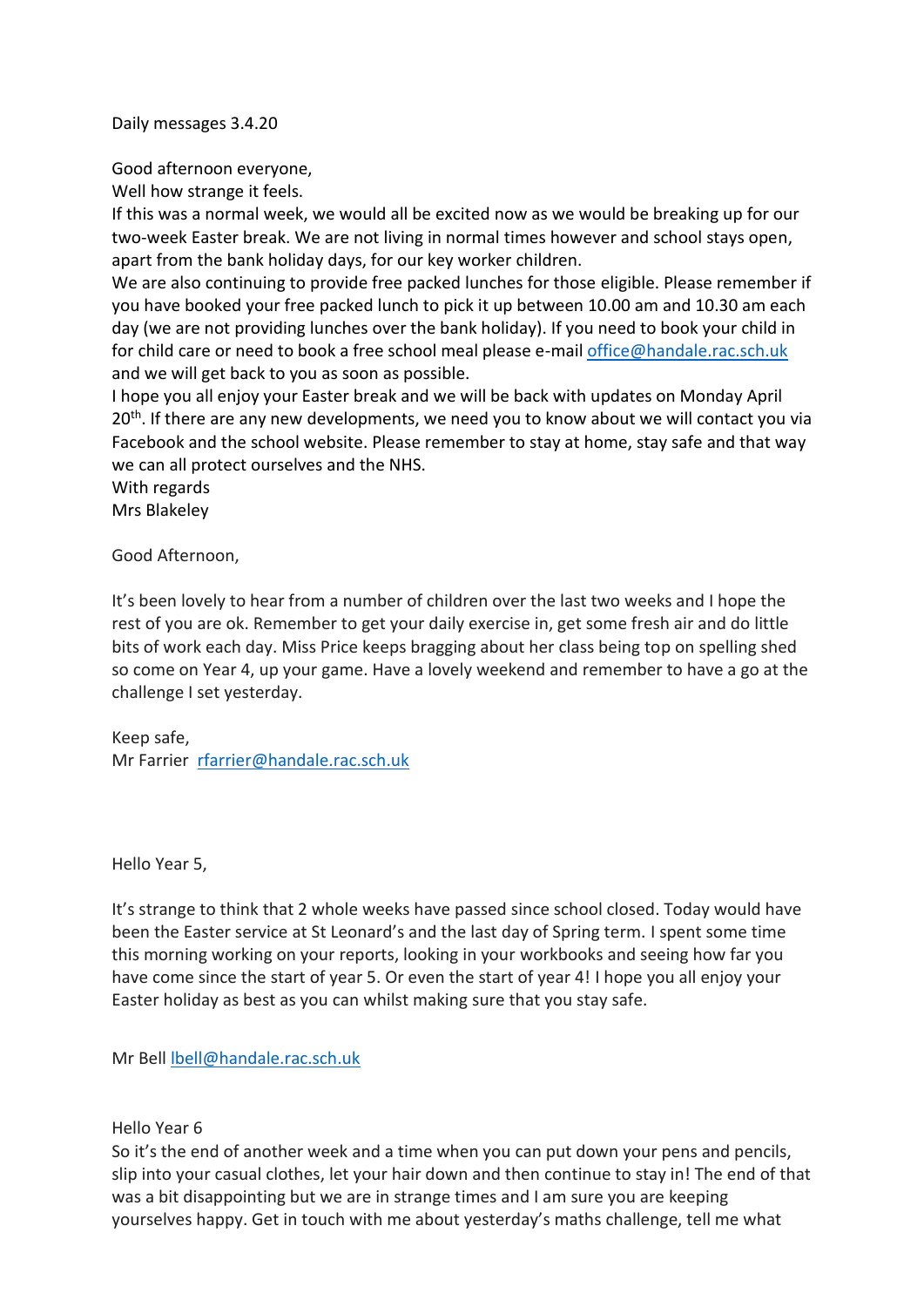you think about the Harry Potter site and how far are you getting on with your books? What about the topic work? Send me photos via my email please. Keep in touch, don't forget Read Theory and Times Table Rockstars and please keep learning. This is a long time out of school. Stay safe.

Mr Emmerson [pemmerson@handale.rac.sch.uk](mailto:pemmerson@handale.rac.sch.uk)

Good afternoon Year 2,

So today is officially the start of the Easter holidays even though it feels like we should be coming back to school next week. I just want to let you all know how proud I am of you, you have been working so hard over the last two weeks and it's great to see so many of you working hard on different challenges. Also, let's keep at the top of the leader board on spelling shed, you are all doing a great job. Our total is score is now 23,000,000 – that's a very big number. If you are wanting some more maths work, please look on the white rose maths site [www.whiterose.com](http://www.whiterose.com/) - it has daily activities and challenges, which are excellent.

I have had a busy day today completing some planning, I've also been working on things to make Reading and Writing even better in school, and I look forward to sharing that with you. Over the Easter holidays I want you to play lots of games with your family, eat lots and lots of chocolate eggs and remember to keep yourselves safe. Please keep in touch – I have loved hearing from you, you have made me keep smiling.

Keep smiling, laughing and having fun and I hope to see you all very soon.

Miss you lots, Miss Price x [rprice@handale.rac.sch.uk](mailto:rprice@handale.rac.sch.uk)

Good Afternoon SLC,

Well today has been a strange day. I have been to school and have been playing with children who were there. It's very strange without you all here. We have made some lovely rainbows to say thank you to all the key workers. Did you go out on your doorstep last night and clap for the workers? I hope you are all staying safe and keeping yourselves busy.

Keep Smiling

Miss Kendall [ekendall@handale.rac.sch.uk](mailto:ekendall@handale.rac.sch.uk)

Hello Year 3,

Week 2 is coming to an end I hope you've made good progress with your home learning packs. Have you done anything creative? When the weathers nice, remember to get in your garden and do some outdoor activities, I'd love to see!

Miss Tyson [styson@handale.rac.sch.uk](mailto:styson@handale.rac.sch.uk)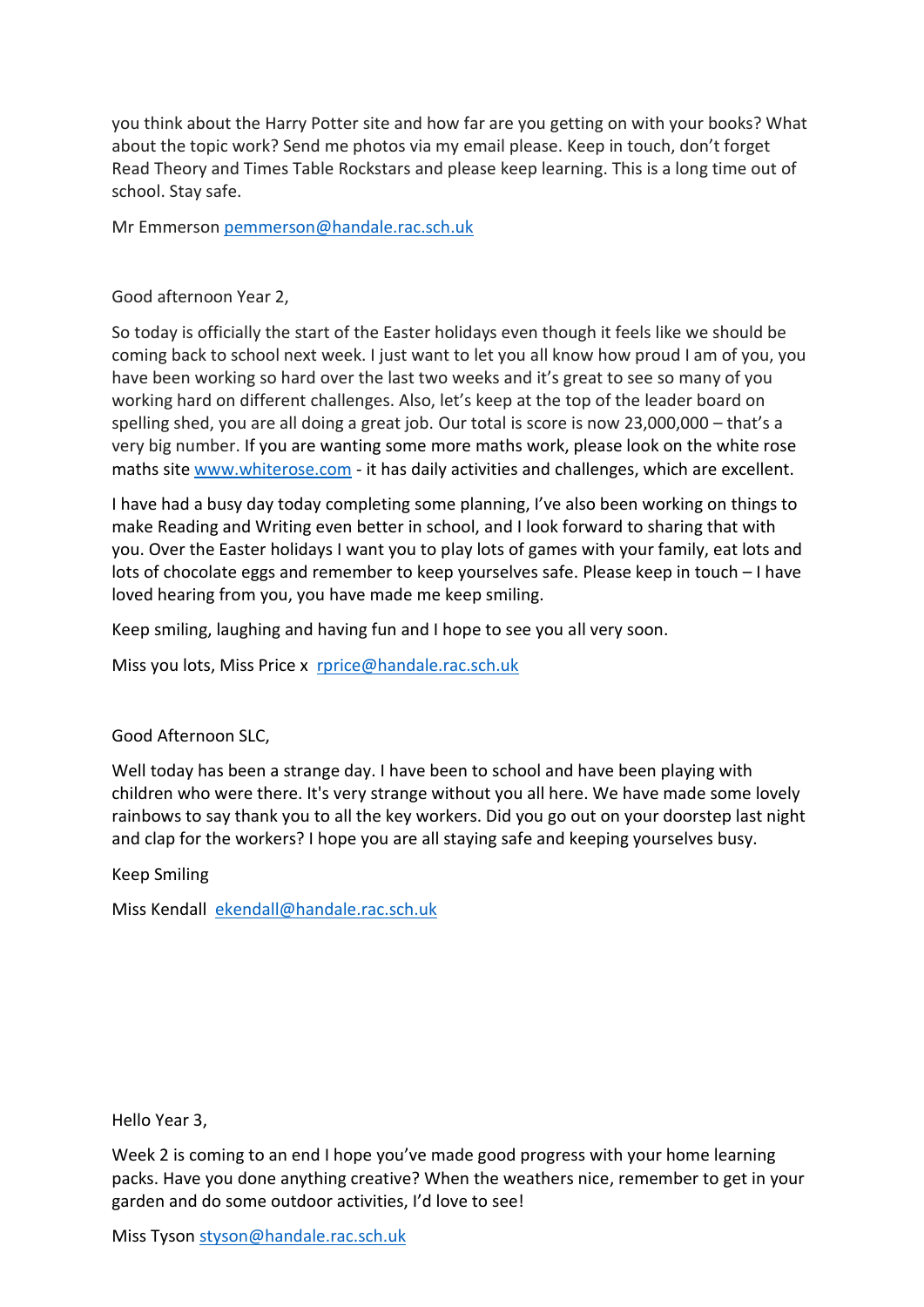# Hello year 3,

I hope you have all had a nice day. It seems strange that if we were still at school, today would have been our last day before the Easter holidays. Have you made an Easter card or picture for you parents and carers? If you decorate an egg make sure to send us a picture, it would be lovely to see your designs.

As my children have been doing lots of writing and maths, today we decided to build a reading den and snuggle up and share some books together. You could make one too! We used some chairs, blankets, cushions and even Oliver's pop up football goal! We are hoping to do some gardening this afternoon. You could collect some seeds from apples or oranges and see if you can get them to grow. Remember you don't always need to use soil. We grew plants in the classroom in plastic bags with tissue in.

Did you hear all of the clapping for the NHS and key workers last night? I live near James Cook hospital and while we were clapping, we could see fireworks from near the hospital. You could make some rainbows to stick in the window to show your support and brighten up your street. If you go for a daily walk make sure to keep counting how many you see.

I hope that you all have a lovely Easter. Remember that the Easter bunny might struggle to get Easter eggs this year but would want you to enjoy spending time with your family instead.

Mrs Brodie [nbrodie@handale.rac.sch.uk](mailto:nbrodie@handale.rac.sch.uk)

# Hello Reception Children

Can you believe we are at the end of our second week at home! I think this week has been a lot better for me as I have got myself into a little bit of a routine at home. I know what I'm doing every morning and after lunch. Hope you are managing a little bit of a routine too. Why don't you help your grown with a timetable? Talk about what you want to do and what you have been asked to do from me every day. Plan your timetable around that and don't forget to add some exercise and outdoor play. Remember if you haven't got a garden or any outdoor space you can always take a grown up for walk – never go on your own though! That is very important.

This weekend I'm thinking of making some more cakes. I have some 'rice crispies' in my cupboard so when I go shopping, I'm going to buy some chocolate and make some chocolate crispie cakes! I'll let you know how it goes!

Take care yourself and everyone in your family

# With Love

Mrs Skirving and Miss Barwick [eskirving@handale.rac.sch.uk](mailto:eskirving@handale.rac.sch.uk)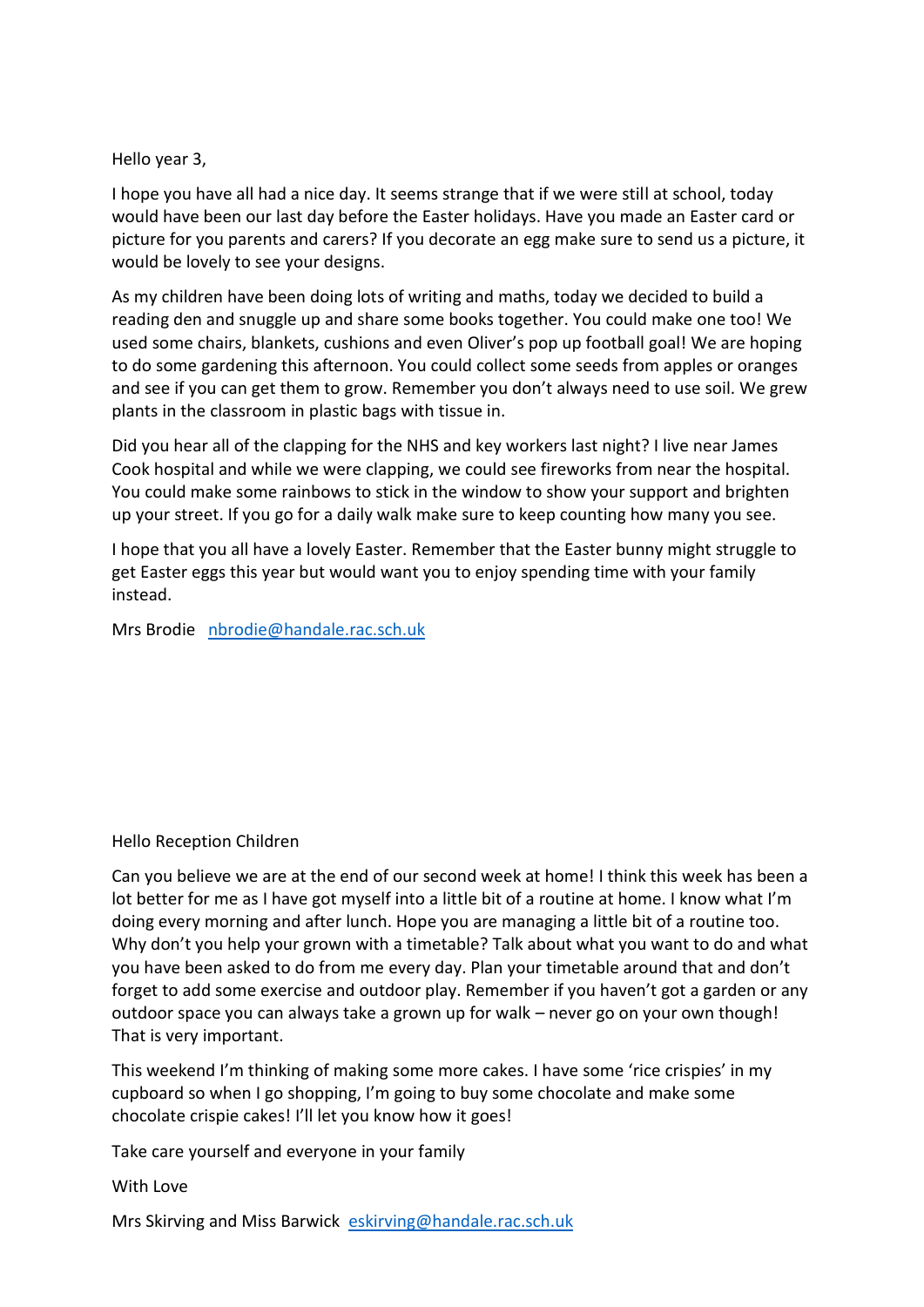Hello Year 2 children,

We are really missing you all lots and we miss being at school. We hope you are keeping extra busy with your packs so you can keep learning. It's a very strange time but we are certain that you will all keep being amazing for your mums and dad. We have all been busy this week doing house jobs and more jobs for Mrs Blakeley.

Please take care and stay safe,

Mrs Robinson and Mr Cameron

Hello Nursery Children,

We have got to the end of another week at home. It seems ages since we saw you all.

Today we have used our pack to help us make play dough. Mrs Lister looked at the recipe in the pack and together we made the play dough. We had flour everywhere but it was lots of fun! Once our play dough was finished, we used it to make lots of things. Morning Floppy made a snowman and Afternoon Floppy made a snail. Perhaps you could get an adult to make some play dough with you and then you could have fun making some shapes.

We miss you lots and hope we see you soon.

Love from

Morning Floppy and Afternoon Floppy xx [clister@handale.rac.sch.uk](mailto:clister@handale.rac.sch.uk)



Good afternoon Year 1 children,

I hope you are all keeping yourself safe inside and trying to keep busy. You should be starting your Easter holidays today so please eat lots of Easter eggs – you all know I will be. I hope you have all been working hard on your phonics, you were all doing so well before we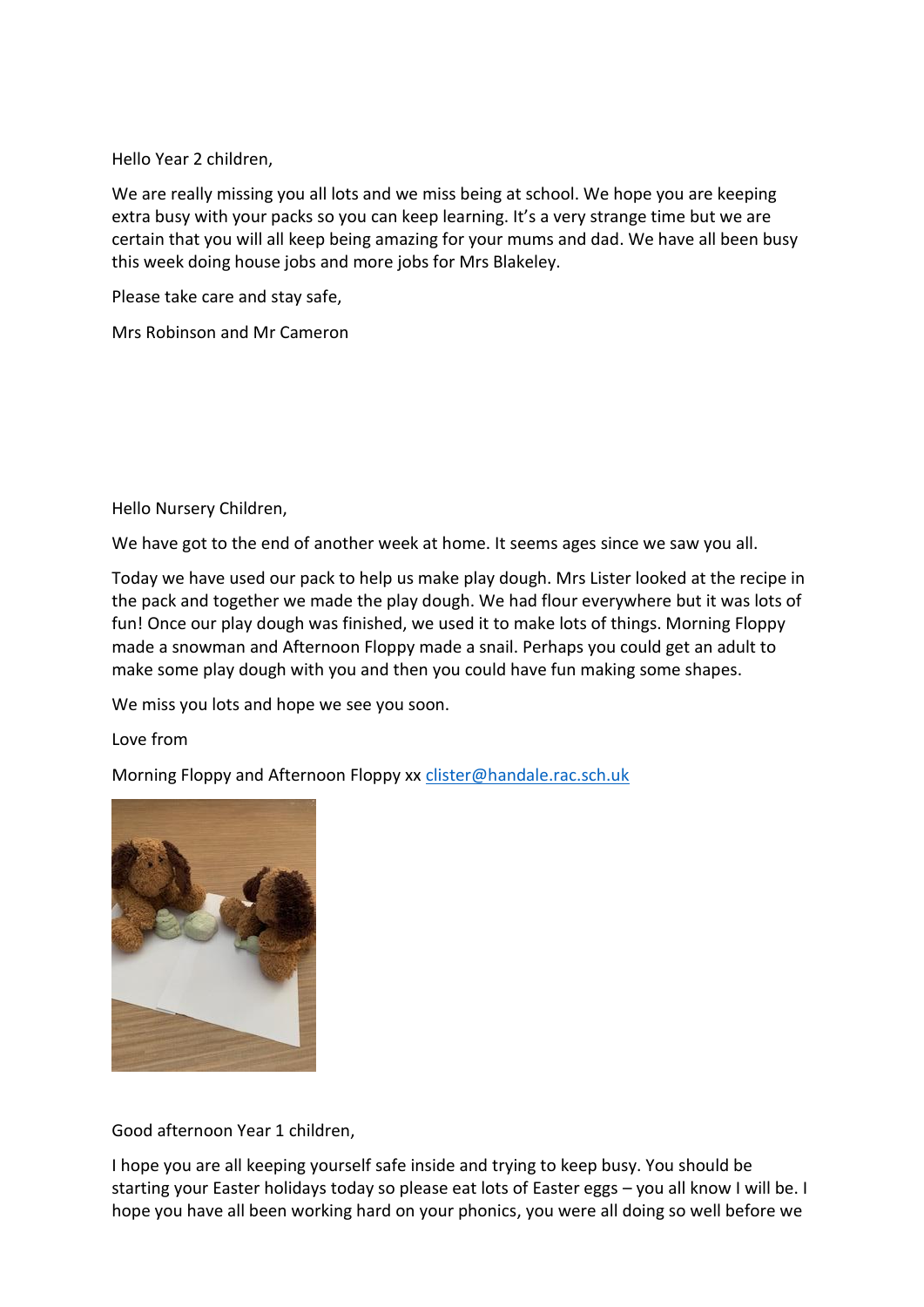left and I really miss teaching phonics to you. I have made so many exciting resources for when we return.

Keep safe and I am missing you lots,

Mrs Darby

Good morning Year 1,

I hope you are well and keeping active. I've spent the last couple of days connecting with friends using different apps. It's been brilliant and has helped us all to feel like we are still together. There are many links on the internet to help with learning too, and it would be good for to you find new and exciting ways of learning. Look for authors like Julia Donaldson, JK Rowling and David Walliams, who are sharing all sorts of wonderful reading ideas. For your weekend challenges, I wondered if you could create a shadow puppet theatre, using your favourite toys to make up your own stories. I would love to see any videos you make of your stories. Use your imagination, get creative and go wild! For your maths challenge, could you investigate how many different ways you can make 10, 20, 30, 40 and 50? To keep improving your phonics, could you find as many words as possible that are spelt 'ear' and 'are' which say 'air', for example stare, care, share, bear, wear, pear.

Have fun with the challenges!

Keep sending me messages and letting me know how you are. I love reading them and seeing your pictures. I miss you all very much.

Stay safe and keep active.

Love from,

Miss Khanam xx [rkhanam@handale.rac.sch.uk](mailto:rkhanam@handale.rac.sch.uk)

Good afternoon Key Stage 2 children,

It has been another long, strange week hasn't it? We hope you are keeping safe and looking after yourselves. We want you all to have a fantastic Easter and spend lots of time doing nice things in your home and in your garden with your family. Maybe give one of your friends a call too and see how they are doing. We miss you lots and can't wait to return to school.

Mrs Oakley, Mrs Hood and Mrs Treloar

Hello everyone,

hope you've all been busy bees this week!

I've done some schoolwork, some baking and have been watching some films on the new Disney plus. On Thursday I got to spend some time in school with a few children, Mrs Lister and both Floppys- it was lovely to see them all again.

I can't wait to see you all playing together again.